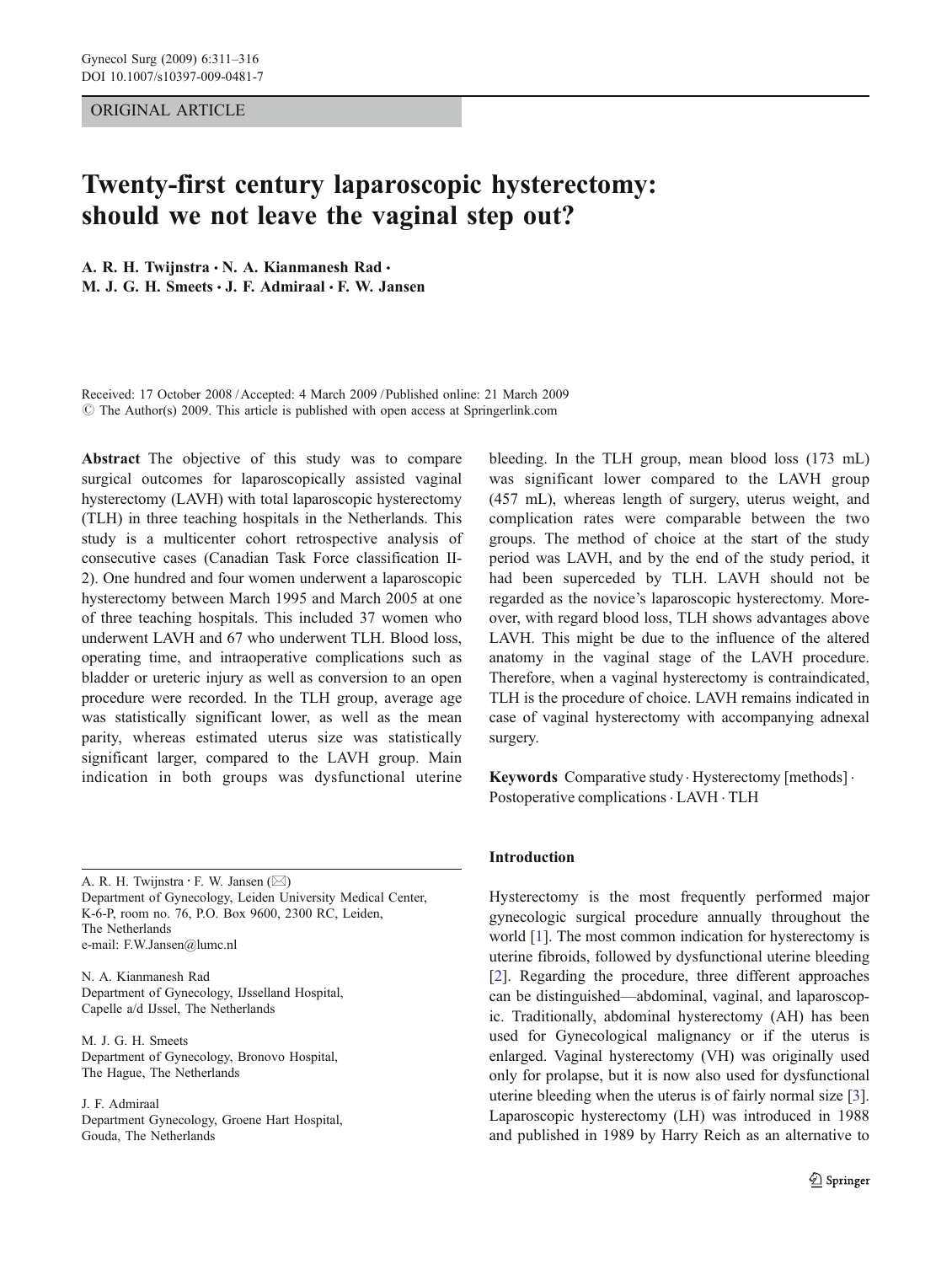<span id="page-1-0"></span>abdominal hysterectomy. The first LH was set up as LH, as both uterine arteries were ligated laparoscopically, and most of the vagina opened laparoscopically. In 1992, already Reich described his foremost total laparoscopic hysterectomy (TLH) [\[4](#page-5-0)]. However, in the 1990s, most gynecologists "adopted" the alternative laparoscopic-assisted vaginal hysterectomy (LAVH), an operation in which the upper blood supply to the uterus was ligated laparoscopically followed by a vaginal hysterectomy. Laparoscopic hysterectomy in general requires other technical skills than the vaginal or abdominal method [\[5](#page-5-0)].

A recent meta-analysis compared the three methods stated above in detail [[3\]](#page-5-0). Significantly improved outcomes already confirmed that VH should be performed in preference to AH whenever possible. LH (in general) can avoid the abdominal approach and shows benefits in lower intraoperative blood loss, smaller drop in hemoglobin level, shorter duration of hospital stay, speedier return to normal activities, fewer wound, or abdominal wall infections, fewer unspecified infections, however, at the cost of longer operating time and more urinary tract (bladder or ureter) injuries [\[3](#page-5-0), [6](#page-5-0)–[10\]](#page-5-0).

When it comes to laparoscopic hysterectomy, a variety of associated operations can be distinguished. Garry et al. delineated this evolution of different LH procedures in Table 1 [\[11\]](#page-5-0). Whereas several prospective studies already thoroughly compared the LH in general versus conventional hysterectomy methods, unfortunately, no proper randomized controlled trial comparing LAVH versus TLH has been set up yet. Until now, only expert's opinions are available [\[5](#page-5-0)]. Therefore, this retrospective study aims to compare recorded data on two types of LH, i.e., LAVH and TLH, with respect to indication, operative characteristics, and adverse outcomes. The results could indicate whether a prospective study should be designed or not.

LAVH, introduced as a "prototype" of laparoscopic hysterectomy in the early 1990s of the last century, has a reputation for its easy implementation into daily practice as well as being an often overused expensive procedure [\[5](#page-5-0)].

The latter can be explained as skilled vaginal surgeons rarely find the addition of a laparoscope necessary. TLH, on the other hand, faces a slow implementation rate in many clinics due to required new and complex laparoscopic skills and extensive length of surgery [\[12](#page-5-0)]. Especially in the Netherlands, LH knows a slow implementation rate (4% of all hysterectomies) possibly because of a tradition in vaginal hysterectomy.

Since the introduction of LH in the Netherlands, AH shows a declining trend [\[13\]](#page-5-0). Both LH and VH are practiced more often, the latter demonstrating a steeper implementation curve. With the slow but significant move from LAVH to TLH, this study aims to analyze these two procedures in order to highlight possible differences.

## Materials and methods

Three teaching hospitals (of which one is a university hospital) in the west urban area of the Netherlands, which introduced LH in the same era, participated in this retrospective study. Each teaching hospital practiced identical techniques (regarding LAVH, TLH, and supracervical laparoscopic subtotal hysterectomy (SLH)). From the beginning, Harmonic Scalpel hook and bipolar forceps were used for ligation. Except for closure and suspension of the vaginal cuff, no sutures were applied. In LAVH, the vaginal cuff was closed vaginally with interrupted sutures. In TLH, the vaginal cuff was closed laparoscopically with interrupted figures-of-eight, herewith suspending the sacrouterine ligaments. Participating gynecologists were thoroughly trained vaginal surgeons with special interests in advanced laparoscopic gynecological surgery.

One hundred and four consecutive cases of women who underwent a laparoscopic hysterectomy between March 1995 and March 2005 were analyzed. This included 37 LAVHs and 67 TLHs. Three laparoscopic hysterectomies were converted intraoperatively. SLHs were excluded in order to compare the remaining two groups. As a frame of

| $\sim$ 1 LH Chassingation $\sim$ 1 |   | Laparoscopic associated hysterectomy classification                                           |
|------------------------------------|---|-----------------------------------------------------------------------------------------------|
|                                    |   | Diagnostic laparoscopy with vaginal hysterectomy                                              |
|                                    | 2 | Laparoscopic-assisted vaginal hysterectomy                                                    |
|                                    | 3 | Laparoscopic hysterectomy                                                                     |
|                                    | 4 | Total laparoscopic hysterectomy                                                               |
|                                    |   | Laparoscopic supracervical hysterectomy including classical interstitial Semm hysterectomy    |
|                                    | 6 | Vaginal hysterectomy with laparoscopic vault suspension or laparoscopic pelvic reconstruction |
|                                    |   | Laparoscopic hysterectomy with lymphadenectomy                                                |
|                                    | 8 | Laparoscopic hysterectomy with lymphadenectomy and omentectomy                                |
|                                    | 9 | Laparoscopic radical hysterectomy with lymphadenectomy                                        |
|                                    |   |                                                                                               |

Table 1 LH classification [[11\]](#page-5-0)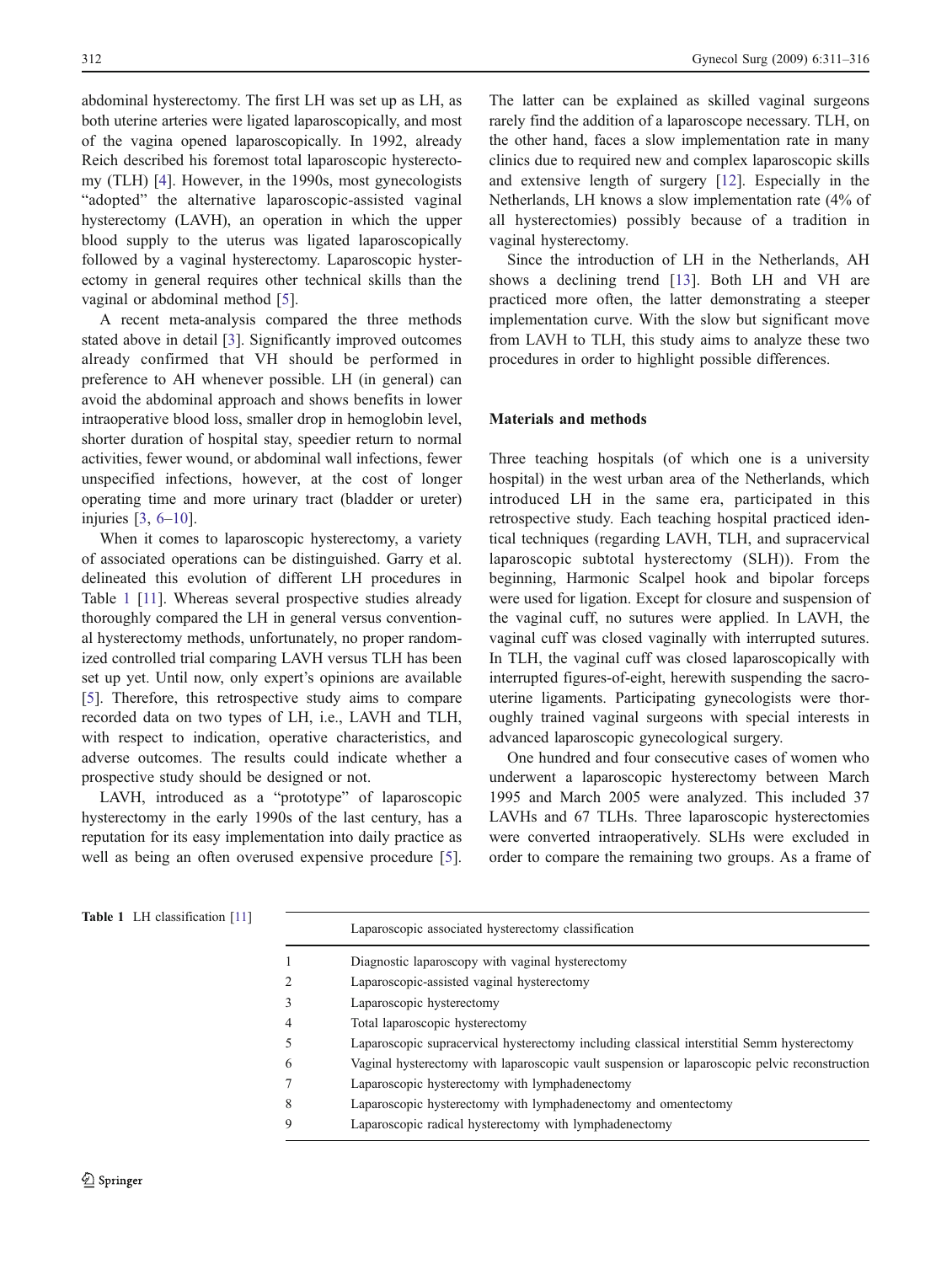reference, the majority (90%) of hysterectomies performed during this study period were either vaginal or abdominal (equally distributed).

The case history notes were manually reviewed, and epidemiological data were extracted including age, parity, estimated uterus size, and main indication. Blood loss was determined by the surgeon and recorded in the operative notes. Blood loss was invariably estimated by subtracting the applied irrigation fluid from the postoperative fluid level in the suction bottle. Possible vaginal blood loss was estimated and added to the total blood loss. The time taken to complete the procedure (skin-to-skin) was recorded from the anesthetic chart. Uterus weight was determined postoperatively. Length of stay was measured by available hospital files. Hospital stay was calculated taking day 1 as the first day following hysterectomy. Complication rates were extracted from medical charts and the weekly post surgery conferences, in which eventual adverse outcomes were discussed. Major complications (i.e., adverse outcomes demanding further treatment) were defined as blood loss exceeding 1,000 mL, a blood transfusion due to a postoperative clinical relevant drop in Hemoglobin or bladder/ureteric injury. Minor complications (i.e., adverse outcomes recovering in absence of further treatment) were defined as occurrence of postoperative vault abscess or hematoma, urinary tract infection, or fever. Analysis was performed using SPSS 16.0 statistical software (Chicago, IL, USA). Differences between groups were assessed with the Chisquare test for proportions in independent samples and  $t$ tests for continuous variables, nonparametric Kolmogorov–Smirnov Z tests and Wilcoxon rank sum tests were used to asses normal distribution and to assess differences if parameters lacked a normal distribution (e.g., blood loss), 95% confidence intervals (95% CI) were calculated, P<0.05 were considered statistically significant.

### Results

Women in the TLH group were statistically significant younger and had a lower parity compared to the women in the LAVH group (Table 2). In the latter group the main indication for hysterectomy was significantly more frequently the existence of a (pre) malignancy, whereas in the TLH group statistically significant more frequently the main indication was dysfunctional uterine bleeding.

Table [3](#page-3-0) details the intraoperative and postoperative parameters in the LAVH and TLH groups. Mean estimated blood loss ( $\pm$  SD) was 456.8 mL ( $\pm$ 893.7) and 173.1 mL  $(\pm 188.2)$  in LAVH and TLH groups, respectively (P<0.05). In the LAVH and TLH groups, mean length of surgery was 144.3 min (±40.0; range 90–255) and 150.7 min (±47.7; range 60–320), respectively. Mean uterus weight was 165.3 g  $(\pm 120.7)$  and 207.2 g  $(\pm 120.7)$ , respectively. These differences are not statistically significant. Length of patient stay was 6.1 days  $(\pm 2.1)$  and 4.3 days  $(\pm 2.0)$ , respectively  $(P<0.05)$ . As a frame of reference, in The Netherlands, as in many neighboring countries, "overnight" stay for a L (AV)H is highly unusual.

One woman in the LAVH group as well as one woman in the TLH group sustained a blood loss in excess of 1,000 mL. Three women in the LAVH group and two women in the TLH group needed a blood transfusion due to a postoperative clinical relevant drop in hemoglobin. After excluding the patients with blood loss in excess of 1,000 mL, analysis still yielded a significantly higher mean estimated blood loss in the LAVH group  $(312.5 \pm 171.7 \text{ mL})$ versus the TLH group  $(157.6 \pm 139.6 \text{ mL}; P < 0.05)$ .

Linear regression revealed no statistically significant association between uterine weight and estimated blood loss or length of surgery in both groups.

Major and minor complications are detailed in Table [4.](#page-3-0) Almost 22% of LAVH cases were associated with a

|                                                     | LAVH $(n=37)$ |            |                 |                  | TLH $(n=67)$         |      |           |                 |                  | $\boldsymbol{P}$     |        |
|-----------------------------------------------------|---------------|------------|-----------------|------------------|----------------------|------|-----------|-----------------|------------------|----------------------|--------|
|                                                     | Mean          | $\pm SD$   | (range)         | $\boldsymbol{N}$ | Percentage<br>$(\%)$ | Mean | $\pm SD$  | (range)         | $\boldsymbol{N}$ | Percentage<br>$(\%)$ | value  |
| Age (years)                                         | 50.5          | $\pm 10.3$ | $(30.2 - 77.8)$ |                  |                      | 45.7 | $\pm 5.8$ | $(32.6 - 64.8)$ |                  |                      | < 0.05 |
| Parity                                              | 2.2           | $\pm 1.1$  | $(0-5)$         |                  |                      | 1.4  | $\pm 1.3$ | $(0-5)$         |                  |                      | < 0.05 |
| Estimated uterus size<br>(weeks)<br>Main indication | 9.5           | $\pm 3.5$  | $(6-16)$        |                  |                      | 11.7 | $\pm 3.6$ | $(6-16)$        |                  |                      | < 0.05 |
| Dysfunctional uterine<br>bleeding                   |               |            |                 | 19               | 51.4                 |      |           |                 | 55               | 82.1                 | < 0.05 |
| - (pre)malignancy/<br>prophylaxis                   |               |            |                 | 14               | 37.8                 |      |           |                 | $\tau$           | 10.4                 | < 0.05 |
| - Pelvic discomfort                                 |               |            |                 | 2                | 5.4                  |      |           |                 | 5                | 7.5                  | N.S.   |
| - Prolapse                                          |               |            |                 | 2                | 5.4                  |      |           |                 | $\mathbf{0}$     | $\boldsymbol{0}$     | N.S.   |

Table 2 Patient characteristics: in the TLH group a significantly younger age, lower parity and higher estimated uterus size was observed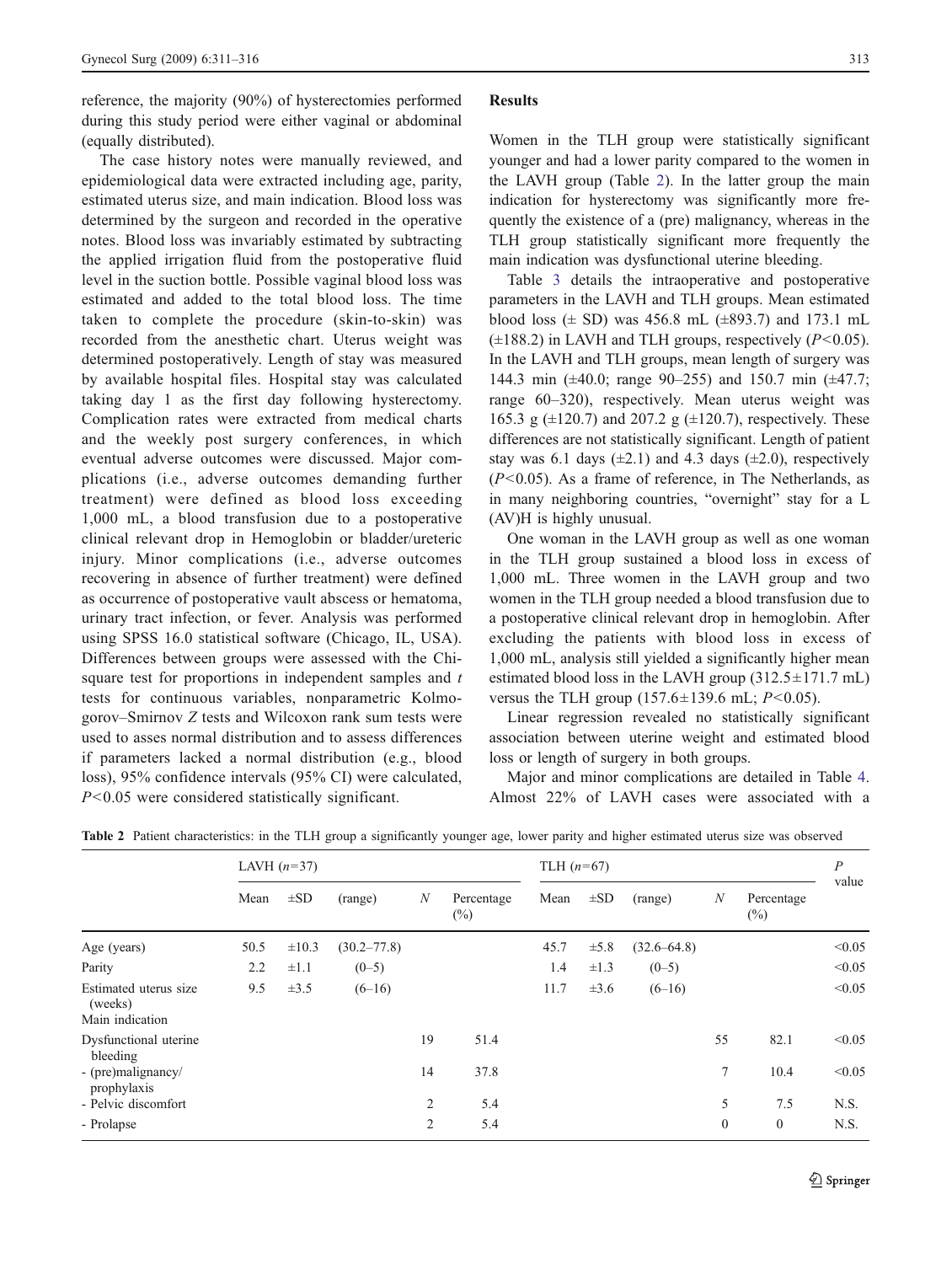<span id="page-3-0"></span>314 Gynecol Surg (2009) 6:311–316

| <b>Table 5</b> Intraoperative and postoperative parameters |               |             |                  |              |             |              |        |  |  |  |
|------------------------------------------------------------|---------------|-------------|------------------|--------------|-------------|--------------|--------|--|--|--|
|                                                            | LAVH $(n=37)$ |             |                  | TLH $(n=67)$ | $P$ value   |              |        |  |  |  |
|                                                            | Mean          | $\pm SD$    | (range)          | Mean         | $\pm SD$    | (range)      |        |  |  |  |
| Blood loss (mL)                                            | 456.8         | $\pm 893.7$ | $(100 - 5, 650)$ | 173.1        | ±188.2      | $(0-1,200)$  | < 0.05 |  |  |  |
| Length of surgery (min)                                    | 144.3         | $\pm 40.0$  | $(90 - 255)$     | 150.7        | $\pm 47.7$  | $(60 - 320)$ | N.S.   |  |  |  |
| Uterus weight $(g)$                                        | 165.3         | $\pm 120.7$ | $(40 - 560)$     | 207.2        | $\pm 120.7$ | $(50 - 620)$ | N.S.   |  |  |  |
| Length of patient stay (days)                              | 6.1           | $\pm 2.1$   | $(3-12)$         | 4.4          | $\pm 2.1$   | $(2-12)$     | < 0.05 |  |  |  |

Table 3 Intraoperative and postoperative parameters

The LAVH group shows a significantly higher blood loss, with comparable length of surgery and uterus weight

complication compared to 28% of TLH cases  $(P=0.45)$ . Regarding major complications exclusively, 10.8% of LAVH cases were complicated compared to 7.5% of TLH cases. Regarding minor complications exclusively, 10.8% of LAVH cases were complicated versus 20.1% of TLH cases. Both morbidity subgroups yielded no statistically significant differences.

Three laparoscopic hysterectomies were converted intraoperatively due to a complication (twice due to insufficient hemostasis, once due to a profuse bleeding of the uterine artery which failed to be sutured laparoscopically). Without exception, the conversions took place in the TLH group.

### **Discussion**

In this study, TLH shows considerable advantages over LAVH with respect to blood loss, with comparable length of surgery and complication rates.

Several possible explanations for these differences should be stated. First of all, it must be considered that participating surgeons during this study period were still in their learning curve. Furthermore, during the transition period from LAVH to TLH (range period of LAVH expertise, 28–106 months) laparoscopic skills of the surgeons were already more refined, which may contribute to more favorable outcomes in the TLH group. However, the initial experience with TLH was achieved with a major adjustment to technique and, thus, represents a learning curve of its own, as has been verified in similar studies [[14,](#page-5-0) [15](#page-5-0)]. In contrast with the general opinion that TLH is characterized as a procedure rather challenging to acquire, several studies show a reasonable learning curve not seldom similar to conventional open methods [[16](#page-5-0)–[19\]](#page-5-0). Concerning the evolvement of instrumentation, we would like to notify that every LH in this study was performed with the use of ultrasonic and bipolar energy. In contrast with other publications, no suture ligation (except for vaginal cuff closure) was applied [[20\]](#page-5-0).

Moreover, it is recognized that the groups vary in terms of patient characteristics and main indication. Women who underwent LAVH were prone to be older and above all,

Table 4 Major and minor complications: complication rates are comparable between the two groups

|                                | LAVH $(n=37)$    |                    | TLH $(n=67)$     | $P$ value          |      |
|--------------------------------|------------------|--------------------|------------------|--------------------|------|
|                                | Parameters $(N)$ | Percentage $(\% )$ | Parameters $(N)$ | Percentage $(\% )$ |      |
| Major complications            |                  |                    |                  |                    |      |
| Blood loss $>1,000$ mL         |                  | 2.7                |                  | 1.5                | N.S. |
| Blood transfusion <sup>a</sup> | 3                | 8.1                | $\overline{2}$   | 3.0                | N.S. |
| Ureteric injury                | $\boldsymbol{0}$ | $\Omega$           | 2                | 3.0                | N.S. |
| Minor complications            |                  |                    |                  |                    |      |
| Vault abcess/haematoma         |                  | 2.7                | 3                | 4.5                | N.S. |
| Urinary tract infection        |                  | 2.7                | 4                | 6.0                | N.S. |
| Fever                          | $\overline{2}$   | 5.4                | 4                | 6.0                | N.S. |
| Technical failure <sup>b</sup> | $\mathbf{0}$     | $\Omega$           | 3                | 4.5                | N.S. |
| Total                          | 8                | 21.6               | 19               | 28.4               | N.S. |

<sup>a</sup> With blood loss <1,000 mL

 $<sup>b</sup>$  Unable to ligate the uterine laparoscopically (1), needle lost and found (2)</sup>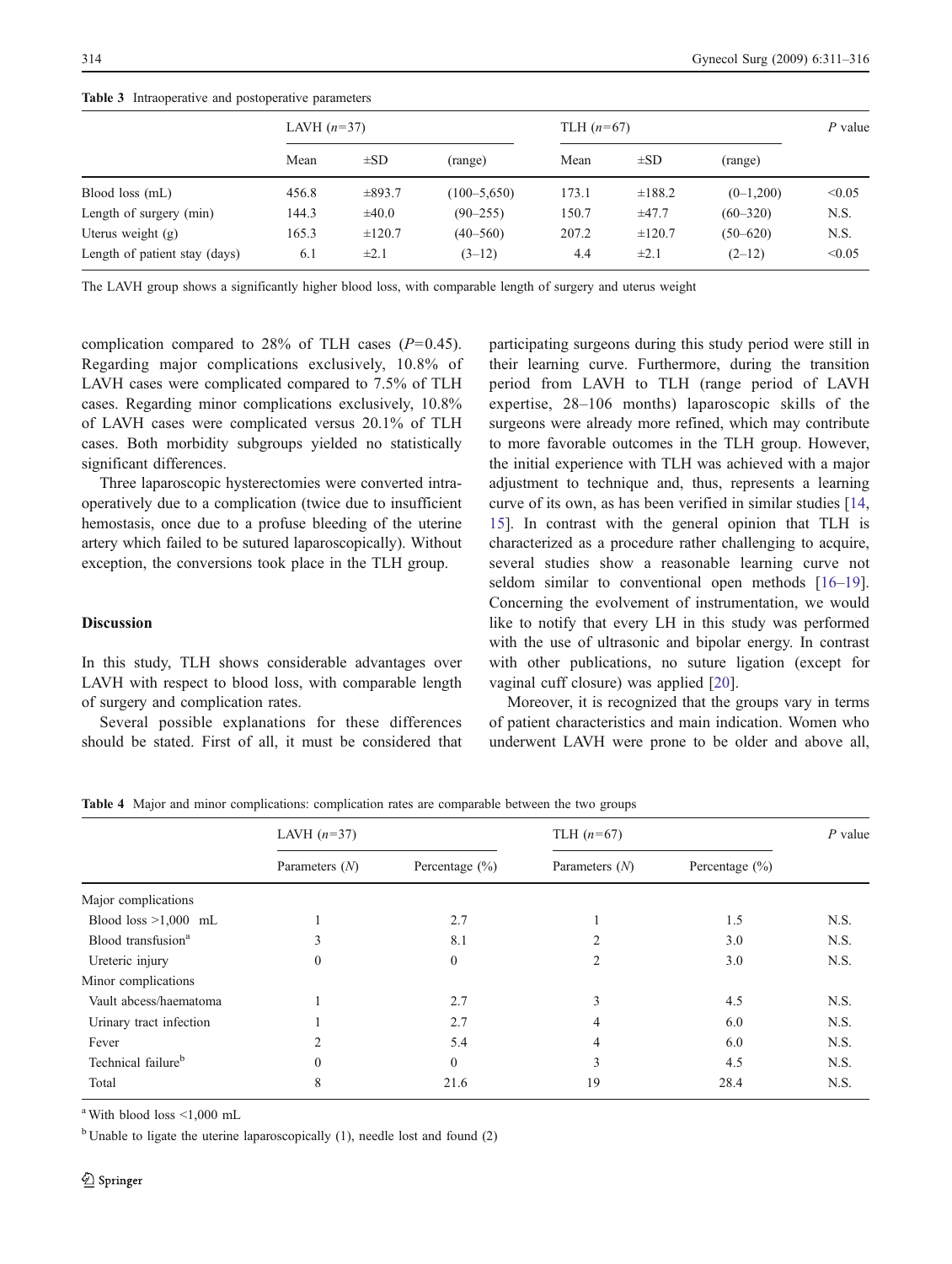more multiparous at the time of the intervention compared to women who underwent TLH. Taking into account the extension of indications in the field of laparoscopic hysterectomy during this study period, in which time for example fewer enlarged uteri were removed conventionally, meanwhile a decline in age (accompanied with an on average bigger uterus) is shown. The latter might explain the found differences.

In addition, the most remarkable finding in this study is the striking higher mean blood loss in the LAVH group, which is confirmed by other studies [\[14](#page-5-0), [15\]](#page-5-0). As stated above, position of the surgeon in her/his learning curve and ongoing technical innovations do partially explain this difference. However, in addition to this, we would like to mention the possible influence of the altered anatomy of the corpus uteri and surroundings in the vaginal stage of the LAVH procedure, inflicting the surgeon's familiar sight of anatomical landmarks. On the other hand, when it comes to uteri without descensus, some surgeons claim to create descensus by applying LAVH. However, their line of thought that disconnecting the pedicles of the round ligament as well as the cardinal ligament will facilitate descensus laparoscopically does not hold. In our opinion, descensus is directly related to the firmness of the uterosacral ligaments [[21](#page-5-0)–[23](#page-5-0)]. In the classical LAVH, these ligaments are clamped vaginally. Therefore, being developed as an alternative to abdominal hysterectomy the laparovaginal approach should be regarded as rather illogical.

The arguments stated above contribute to our opinion that LAVH nowadays knows fewer indications compared to the era of its introduction. In fact, in presence of sufficient descensus and an introitus wide enough to have the operation field exposed, both needed to perform LAVH, a vaginal hysterectomy is proved to be preferable regardless of estimated uterus size [[3,](#page-5-0) [20,](#page-5-0) [24](#page-5-0)]. The LAVH (levels 1–3 in the Garry classification, Table [1](#page-1-0)) remains solely indicated in case of vaginal hysterectomy, with expected adhesions or endometriosis hindering vaginal surgery or planned accompanying adnexal surgery.

At this point in history, at which every comparison study concerning the putative advantages of one form of surgery over another preferably is designed as a randomized clinical trial, we strongly recommend to keep in mind the outcomes of retrospective studies like this [\[10](#page-5-0), [25,](#page-5-0) [26\]](#page-5-0).

Although we confirm the advantages of a prospective comparison between these two types of surgery, we must be taken aware of distinct differences as observed in this study. Of course, the improved global experience with LH in general does add to better outcomes in the TLH group in comparison with the "historical" LAVH group. However, as TLH now proves to be a safe procedure that can be achieved with low blood loss, LAVH still happens to know a higher mean blood loss due to the earlier mentioned altered anatomy [[14,](#page-5-0) [15\]](#page-5-0).

Concerning observed complications, even with improved techniques, this study shows a ureteric injury rate of 3% in the TLH group, which is comparable with other complication studies [[7,](#page-5-0) [8](#page-5-0)]. However, as is confirmed by a recent study, we expect this rate to decline to a rate comparable with the abdominal approach after completing the learning curve for this procedure [[27\]](#page-5-0). Both ureter lesions during this study were recognized postoperatively and before discharge. Both patients required repair by laparotomy.

In conclusion, the results from our study show that LAVH should not be regarded as the novice's laparoscopic hysterectomy. The LAVH should be considered as an specific surgical approach with its own distinctive indication. Vaginal hysterectomy should remain "no. 1" in the domain the gynecological surgeon. VH should, therefore, remain incorporated in the arsenal of the gynecologist-intraining, apart from training in laparoscopy. Expert vaginal surgeons need to train laparoscopic skills in a safe environment (skills lab, assisting salpingo ophorectomies, etc.) before one can start doing the incidental LAVH. Surgeons who are well trained in VH and consider acquiring skills in LH should keep in mind the flow chart as depicted in Fig. 1. If gynaecologists receive appropriate surgical training in laparoscopic techniques, TLH is a recommended option in case of a vaginally inapproachable uterus. In our opinion laparoscopic hysterectomy should not assist vaginal surgery when no additional (adnexal) pathology is present.



Fig. 1 Flowchart indicating method of choice in laparovaginal hysterectomy. \*additional surgery = expected adhesions, endometriosis or adnexal pathology. (VH vaginal hysterectomy; TLH total laparoscopic hysterectomy; LAVH laparoscopic assisted vaginal hysterectomy)